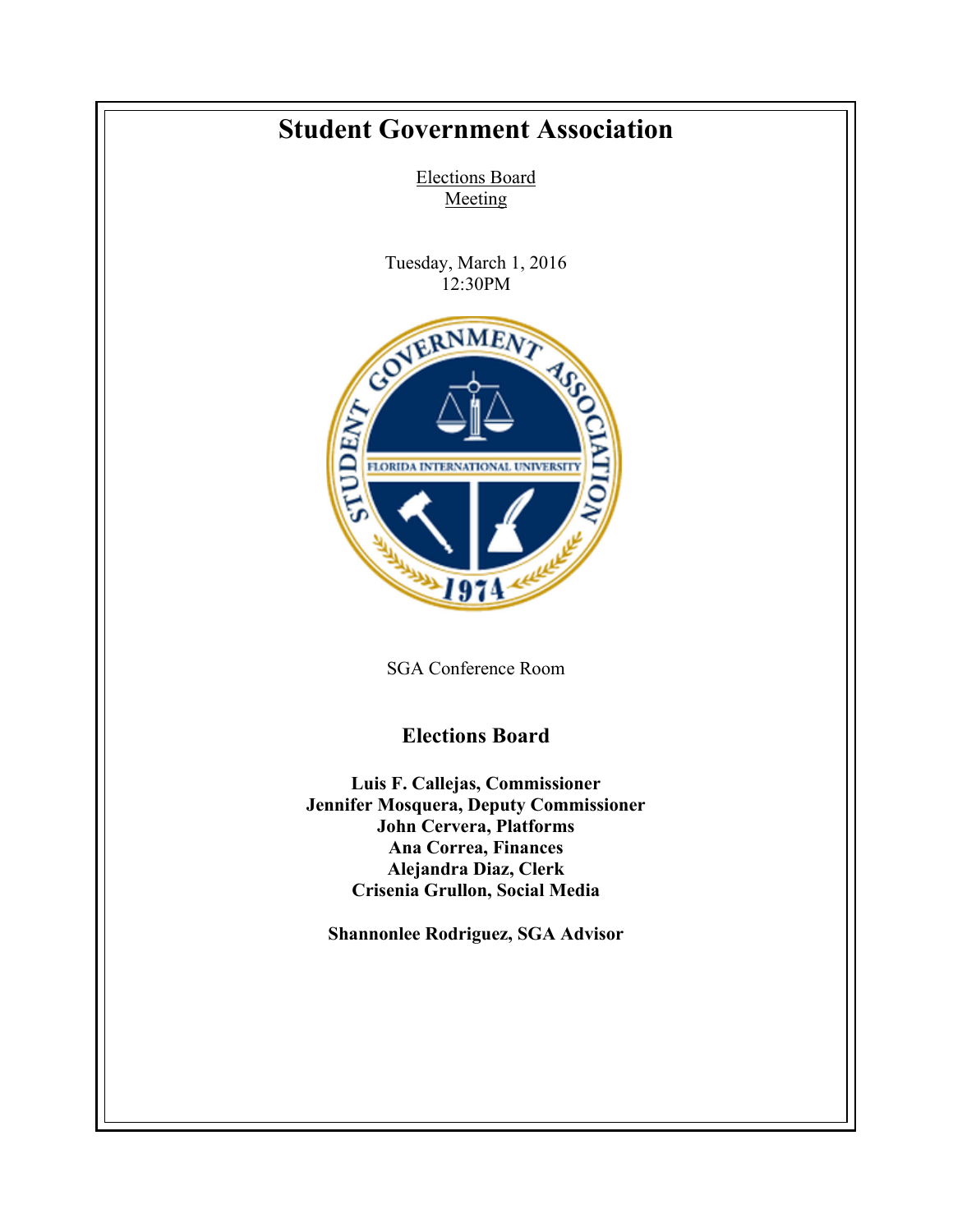## **REGULAR AGENDA**

**1. Roll Call – 12:37pm**

## **New Business:**

- **2. Writ of a Cert Received on Friday February 19th.**
	- **a. Decision made by Board on February 23, 2016**
	- **b. Challenge to Board Decision made on the same day**
	- **c. Supreme Court has 10 business days to validate Writ Challenging Board decision**
	- **d. Supreme Court then has 10 more business days to hear the writ**
- **3. Reports:**
	- **a. Jennifer: EC Reservation – confirmed by Jennifer; will contact philosophy department to send email regarding volunteers, voting, and debate dates.**
	- **b. Ana: Video; Facebook Livestream; Expense Report submission procedure - CREFO said they are too busy to make video, Expense reports due today at 5pm, Access FIU party needs to submit expense report physically in the office and then social media form needs to be filled out for Crisenia.**
	- **c. Alejandra: Other college mail lists? – Crisenia to see if the Alumni association will be able to send the email**
	- **d. Crisenia: Social Media Information from candidates; Contact Alumni to send email regarding volunteers, voting, and debate dates.**
	- **e. John: Beacon: Beacon Ad pricing; Tabling Reservation from – decide format candidates will submit their information --- one table per candidate and one for party--- will confirm with GC what times are available for certain tables; Platform submission procedure**
- **4. Operations**
	- **a. Tabling – Commit to:**
		- **March 7 -11 (Two days):**
		- **March 21st (Before Housing Debate)**
		- **March 28th, 29th, 30th**
	- **b. Publication Order**
		- **Voting Days: Flyers request**
		- **Debates**
			- **1. Housing: Flyers request**
			- **2. Presidential: Hold on**
	- **c. Finance – Ana**
		- **Set date for audit (By the end of week) – Thursday 3:30 meet with Luis & Shannon (TBA)**
	- **d. Social Media – Crisenia**
		- **Monitor for any activity**
- **5. Polling Locations**
	- **a. AHC: verify with Gordon the and IT the signal of internet to make sure that it would be strong enough to hold the connection & find out about the building manager**